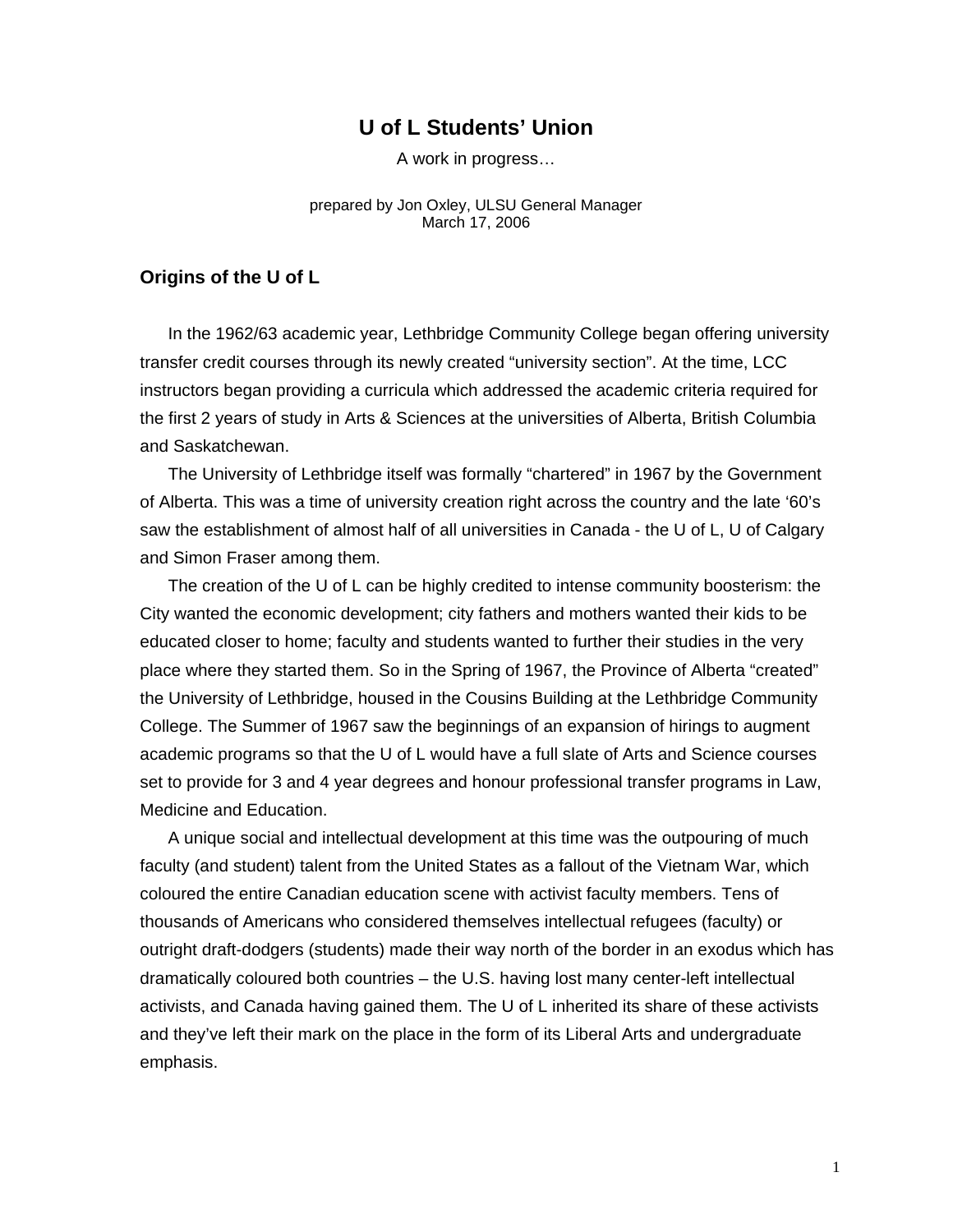A very significant development at the U of L at this time was that the General Faculties Council and Board of Governors set up the U of L as a "Liberal Arts University", focussed to a broadly-based curriculum which exposed students to breadth in their program. This was intended to distinguish itself against the larger universities which were trending towards increased specialization early in a students' studies. Entire degrees could be had, until the mid '80's, which consisted of a very heavy emphasis on non-traditional educational styles with a heavy emphasis on "independent study".

### **Origins of the Students' Union**

Out of the LCC came the U of L, and out of the LCCSA came the U of L Students' Union. The first formal Students' Union Council was elected on Oct. 2/67, from a student body which numbered several hundred at the time. Its initial energies were directed to building a basic SU infrastructure, establishing by-laws and governance policies, gaining representation on the U of L Board and General Faculties Council (the 2 governing bodies at the U of L) and representing students on individual faculty councils and working committees.

The First SU President: John Brocklesby. First U of L President: Sam Smith.

U of L President Sam Smith was sympathetic to the desire of students to be represented and he cleared the way for students to sit on EVERY relevant agency (and likely a few irrelevant ones too). This representation occurred 4 years BEFORE the inception of the Universities Act which eventually guaranteed those positions for students. Dr. Smith's decision would, over time, prove to be both "boon" and "bane" for the Students' Union as it found itself complicit in University governance issues, and often bogged down by bureaucracy and obligation in order to maintain its legitimacy. Likely, the bonds of buildings, mortgages and legal actions was far from the thoughts of the founders of so many Students' Union's who had visions of rallys and advocacy as founding principles.

Of note, at this point, was the simultaneous creation of The Meliorist Publishing Society, which actually was chartered in advance of the Students' Union. At this time (1967) it was an adjunct agency of the Students' Union, and funded accordingly.

The Students' Union and The Meliorist occupied space in the Cousins Building until 1971, when the brand-new westside campus of the U of L opened for the first time. The selection of the west-side site for the U of L was always very tenuous, until the faculty and the students had joined in a joint Convocation Day protest march down 4th Ave. South to City Hall, to protest the decision to build the U of L on the SOUTH side of the City. This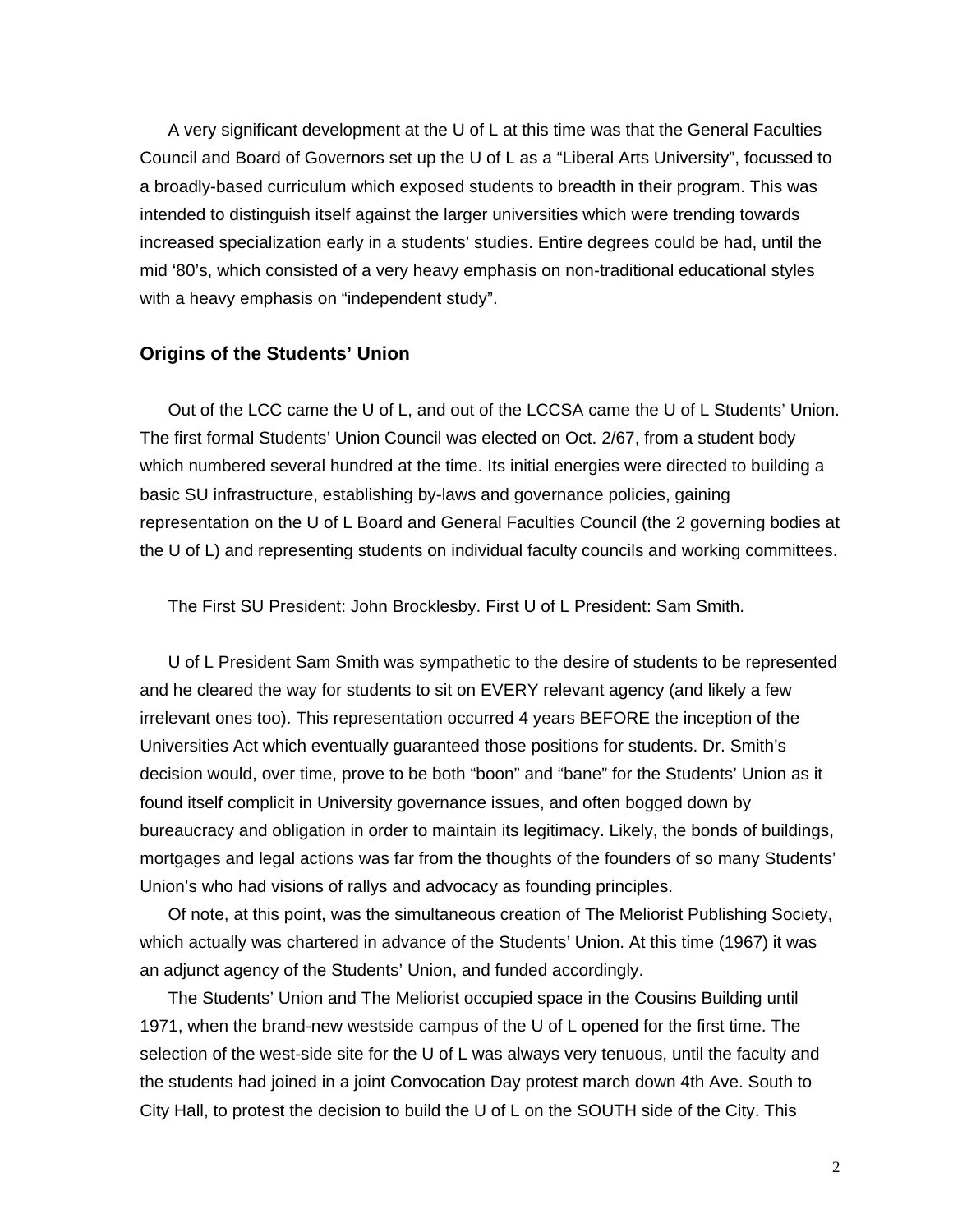protest, and Premiere Strom's follow-up, let to the reconsideration of the west-side site, and construction began in 1969. Clearly though, student activism had had a role in the campus site selection.

Student activism was the hallmark of SU activity and student politics in general. Residence students staged a "rent strike" in the early '70's...The Meliorist printed the banned "FLQ Manifesto" in flagrant violation of the War Measures Act - for which the editors ALMOST were jailed - and the Students' Union was invariably in the midst of it all. SU President Robin Dann met privately with the RCMP to dissuade them from jailing Meliorist staff and seizing equipment from the office; SU installed free telephones, lobbied for Residence washing facilities; SU defeated a motion to disseminate birth control information (now we occasionally distribute condoms, gay pride magazines, and lubrication info!) The SU has also fought against virtually every increase in tuition fees - starting with the WHOPPING increase of 25% in 1968 - from \$150/semester to \$200!

Externally, in 1968, the U of L SU also held a referendum to join the World University Service (WUS), a global assembly of student societies. Later ULSU executives would find getting to Halifax or Ottawa for a NUS, CFS or CASA meeting to be challenging - WUS meetings would be held in Prague, Amsterdam and Italy.

#### **The '70's**

The U of L grew from around 500 students in 1970, to about 2000 by 1980. This period marked incredible growth for the campus, the academic program, and the Students' Union. The "Faculty of Management and Business Studies" was created in 1971, and the Students' Union developed its initial statutes which guided its development and organization.

In 1971, the Government of Alberta created the very first Universities Act which determined the organization of these institutions. The Act also embodied a clause recognizing the need for and value of Students' Union's and their right to assess compulsory fees and have them collected by the University for the Students' Union to distribute. This was a significant development, reflected in most provinces, which finally stabilized the financial situations of many Students' Unions.

In 1973, students voted in a referendum to join the National Union of Students (NUS), committing 60 cents/year for each student to this national lobbying organization. The NUS was the forerunner for the Canadian Federation of Students, and set the initial standards in Canada for referended fees and the practices of collecting and distributing those monies. NUS's initial campaigns were focussed on increasing student loan amounts and minimum wages across the country.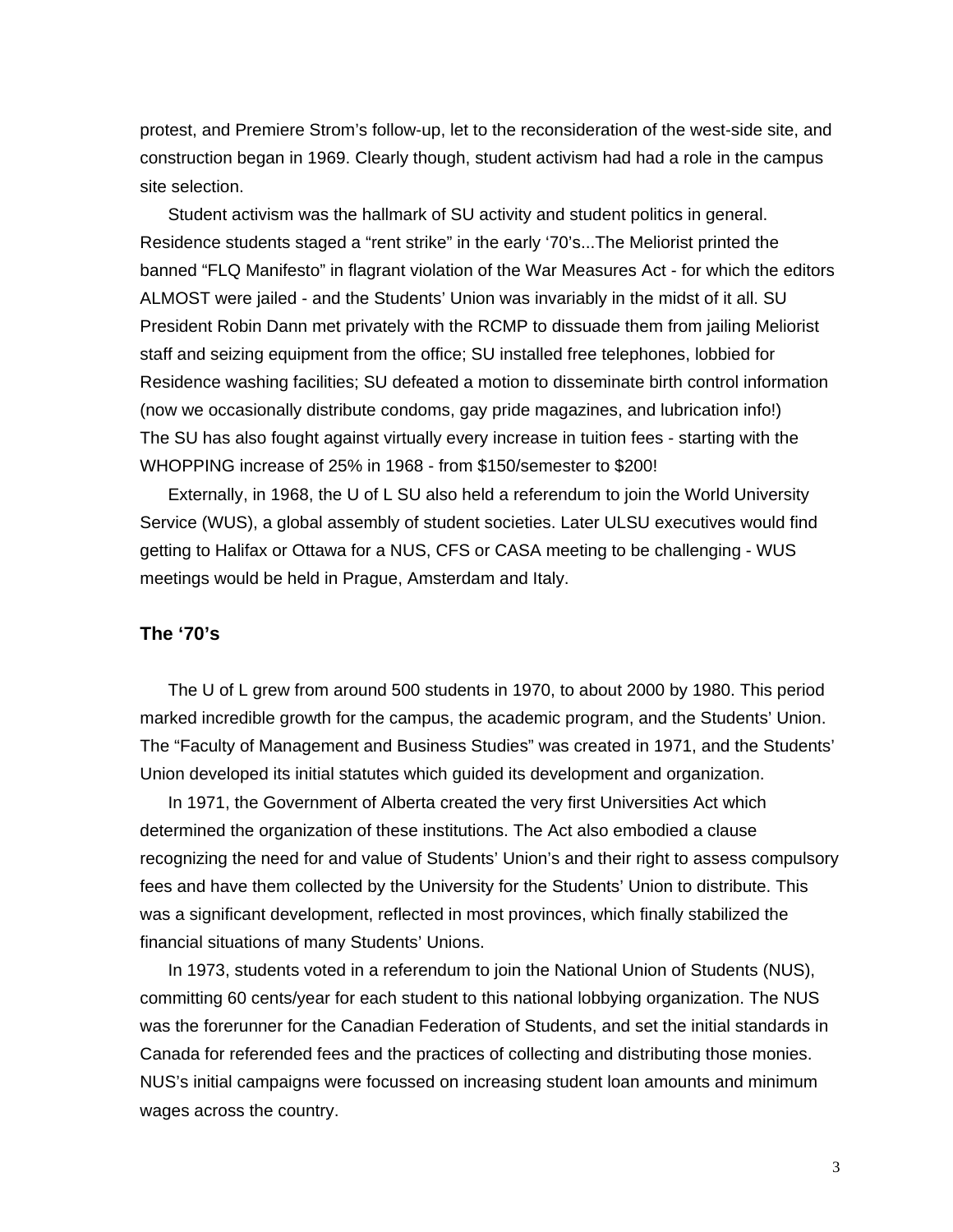During the 70's, the Students' Union occupied office space in C section of University Hall, and The Meliorist occupied space elsewhere (in the Phys. Ed. building), until they were forced to share the C section suite. CKUL radio grew out of the Students' Union in the late '70's, and the C section office suite began to become "very cosy". So cosy in fact, that the restricted space arrangements likely aggravated relations between the SU and The Meliorist - working cheek by jowl - until a mediated "divorce settlement" was imposed on them.

In 1976, a narrow referendum victory determined that Students' Union fees would henceforth become "voluntary". This led The Meliorist and CKUL to seek their own compulsory fees. In 1977 - The Meliorist began collecting \$3.50/student, while CKUL lost its fee bid. In short, by the fall '77, only The Meliorist was adequately funded for operations, which led the Students' Union (who was formally receiving those fees in trust) to begin using Meliorist fees for SU operations.

Through technical arguments (student counts) the 1977/78 Student Council showed that the "optional fee" referendum was actually illegal according to the SU By-Laws, so the fees were reinstated. At the same time, the first Students' Union Building Fund fee was established. The SU fees for fall of 1978 were formally established as follows: \$10 SUB Fund, \$1 ID Fund, \$3.50 Meliorist Fee, \$5.75 SU Operations Fee. The significance of this is that the SUB Fund began so modestly but grew rapidly through the sky-high interest rates of the '80's to create almost \$1.5 million in investments to build the Students' Union Building. CKUL created its 3 staff position structure to manage its volunteer base in 1978, a structure which continues to serve it to this day. They also began the licensing procedure for broadcast, through the Canadian Radio and Television Commission (CRTC). Likely, they didn't know that broadcast was still 25 years in the future.

With the '70's closing, there were incessant disagreements between The Meliorist and the SU over the seizure of Meliorist fees for SU operations. After much reciprocal bad will, the U of L, Canadian University Press and the Lethbridge Herald hammered out an autonomy proposal which formally and legally divided the student newspaper and the Students' Union. It was approved through referendum and to this day (2007), The Meliorist is the only known student newspaper in Canada which receives its fees directly from the University rather than through the Students' Union, making its autonomy complete in reality as well as on paper.

### **The '80's**

The U of L Centre for the Arts opened in the fall of 1980, kick starting the rapid development of the Fine Arts at a school generally too small for such ambitious programs. Students'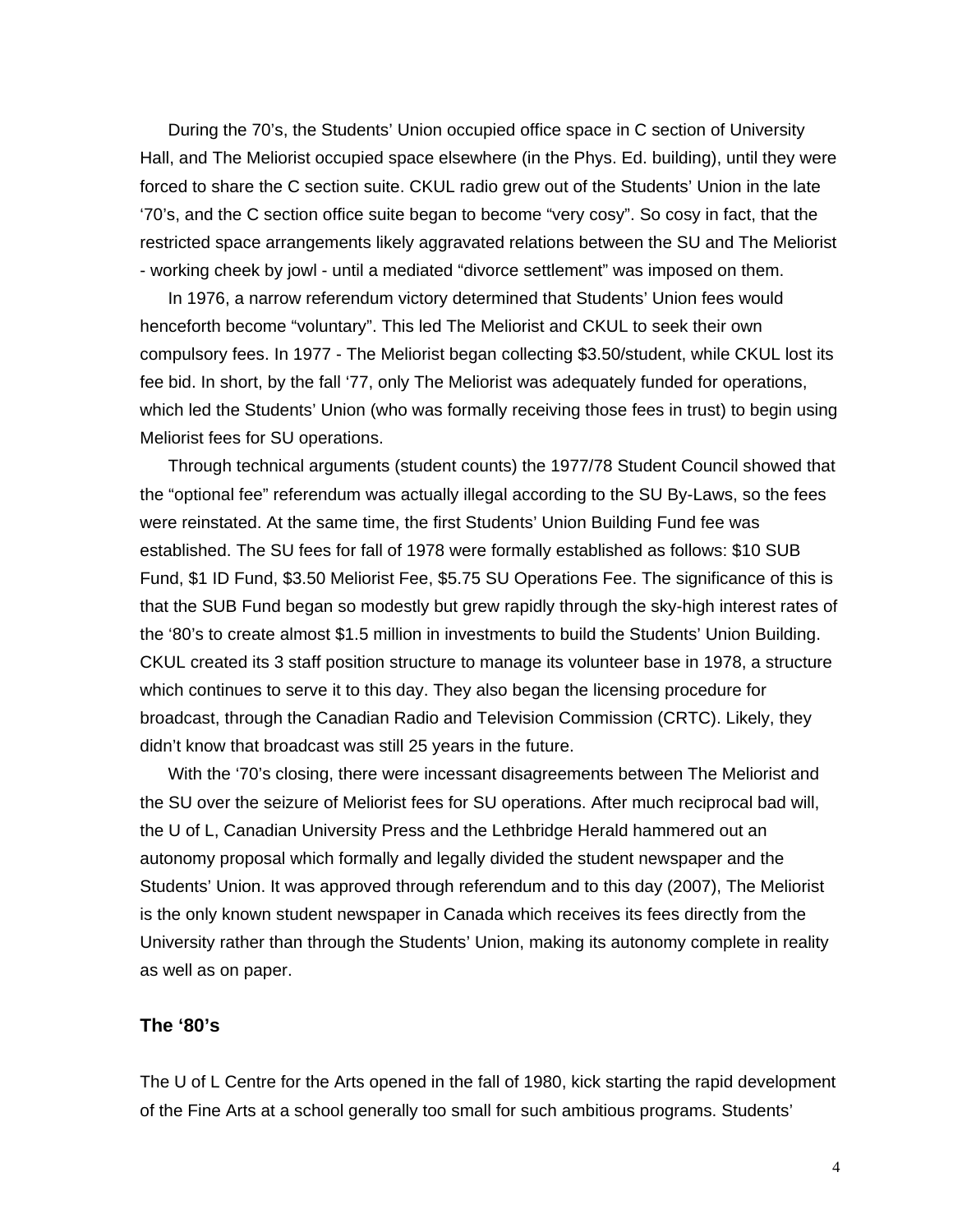Union was experiencing intense growing pains all through this period (until the mid '80s) as it experimented with Council structures, Executive compensation, and Federal and Provincial representation. ULSU was a member of the National Union of Students (NUS) and the Federation of Alberta Students (FAS).

In 1981, NUS and 2 smaller federal student organizations amalgamated to become the Canadian Federation of Students, which continues today. The U of L SU was either the first or the second member of this organization, as the ULSU and Carleton University SU referendums were occurring at approximately the same time. Both passed. The original CFS fees in 1981 were \$2.50/year/full-time student.

In 1982, U of L Food Services was contracted out for the first time, beginning a history of tensions between student organizations on campus (noteably ORS) and the private contractors who have held the contract since. Remuneration for the President in 1982 was \$150/month, Vice-Presidents were \$100/month, and Councillor-at-Large were \$75/month. Key issues for the ULSU at this time included the extension of library hours, increased space for the ULSU and Meliorist, tuition increases, and Residence costs. The student population was approximately 2600 full-time students.

Throughout the '80's, the U of L continued to grow...and struggle. The Fine Arts Faculty commenced collecting a world-class art collection which today is one of the very largest in Canada, with great breadth and representation. It is finally housed in its own building. The School of Management became the Faculty of Management in 1987. The Faculty of Education commenced Masters programs in the early '80s, and the Faculty of Arts and Science began "Special Case Masters" by 1989.

In 1984, the Students' Union's staff structure consisted of a Business Manager and a secretary. The annual budget of the organization was less than \$100,000/year (not counting the SUB funds), and its few services consisted of a part-time cabaret/pub locale, a handbook, and photocopiers.

In 1986, the Students' Union President - Dan Laplante - commenced an ambitious growth plan for the SU which saw the following developments in only 1 year: expansion of photocopying, addition of videogames, free telephones (again), the creation of the very successful Exam Bank, and the hiring of a Project Manager to advance the Students' Union Building. By the end of Laplante's term, the Students' Union had its own architectural plans created, at great expense, to provide for a stand-alone SUB which contained a food court/mall; all student organization offices, meeting rooms and banquet hall, and club facilities. Though the U of L did not go with this plan, the plans did motivate the University to make the SUB its next building priority.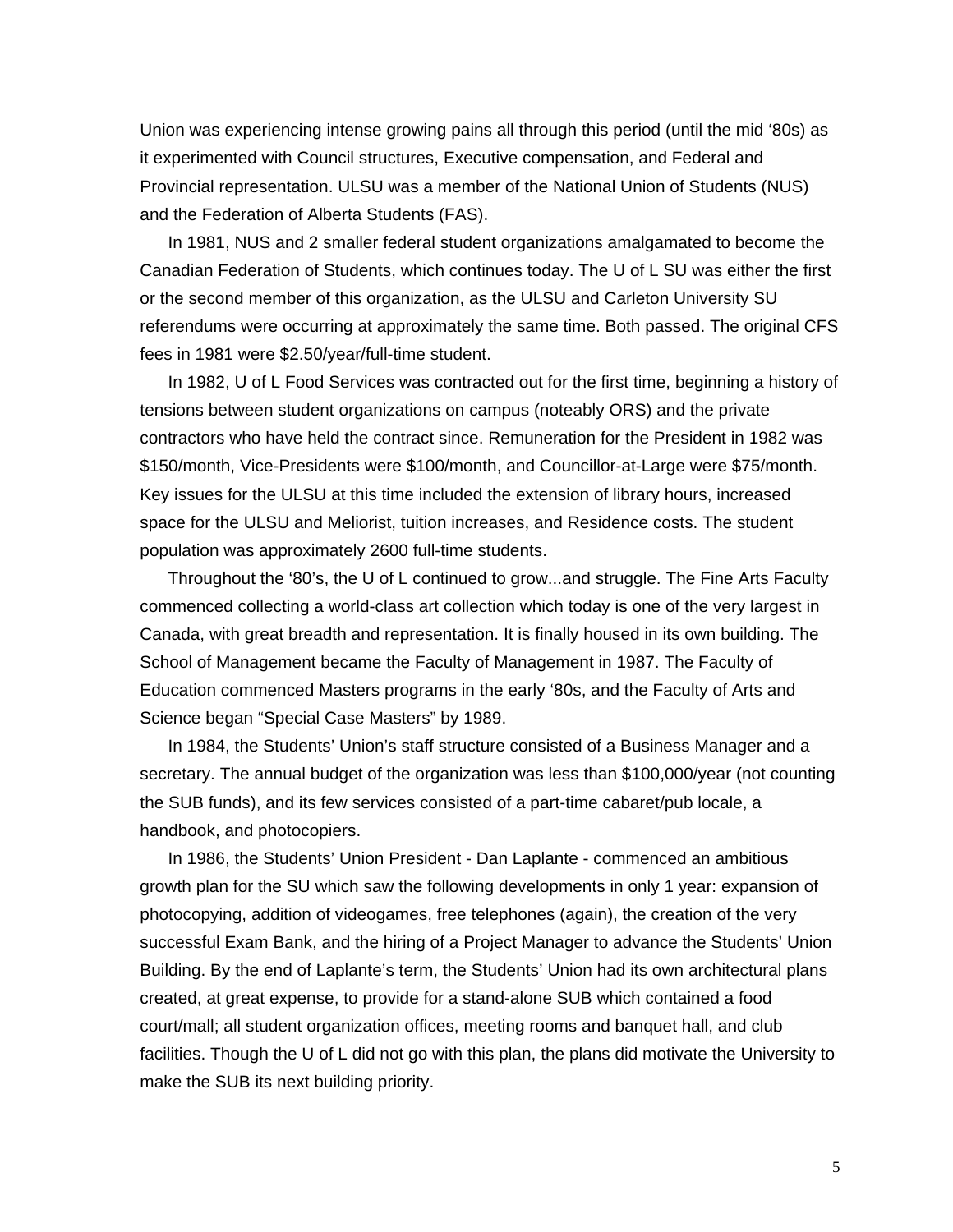At the same time (1986), The Meliorist received overwhelming support for a fee increase to \$5/semester, giving it the fee it still has today.

SUB plans were frustrated by the sudden resignation of the University President in 1986. He was not replaced for almost a full year, and the interim President did not have the authority to take action on the SUB plans, so development was slow even though the SU had sufficient funds to proceed and the U of L desperately needed the space. In 1987, the Board of Governors finally approved a SUB project plan and selected an architect - George Watson, the project architect for the original University Hall, who had worked with Arthur Erickson on the original U of L.. This was also the same architect who had designed the Fine Arts Building. By spring of 1987, the Government of Alberta approved the design and construction plan for the SUB, and gave the go-ahead for the SU to receive a loan from Alberta Treasury.

In 1988, SU commenced drafting the initial proposal for Alberta's very first undergraduate Health and Dental Plan at the same time as it was developing lease agreements for its pending Students' Union Building. SUB construction commenced in the spring of 1989 with the sod-turning, and was completed in September of 1990 when the SUB opened. Students also voted to implement the Health and Dental Plan, effective September 1990, in much the format it remains today.

By the fall of 1990, the SU staff consisted of a General Manager, Health Plan Administrator, Executive Assistant and Receptionist. The Executive and General Assembly structure was a little different, though the SU finally had an honorarium structure which recognized the significant commitment of Executive members: \$1200/month for President, \$900/month for Vice-Presidents.

#### **The '90's**

Externally, the '90's began little different from the '80's. The Canadian Federation of Students had added an Alberta Fieldworker who was obligated to spend 20% time working at the U of L...sharing offices with the ULSU staff. The Council of Alberta University Students (CAUS) was now in operation about 8 years after the failure and collapse of the Federation of Alberta Students. CAUS and ACTISEC (Alberta College and Technical Institutes Student Executive Council) were making overtures towards working together, some of which were realized and demonstrated a potential of ongoing cooperation.

For the early '90's, the U o f L itself was in a rapid growth phase: SUB opened in fall of 1990, new residence buildings opening in the fall of 1990, Turcotte Hall opening in the spring of 1991...and the commencement of the planning of the LINC, Phys. Ed expansions,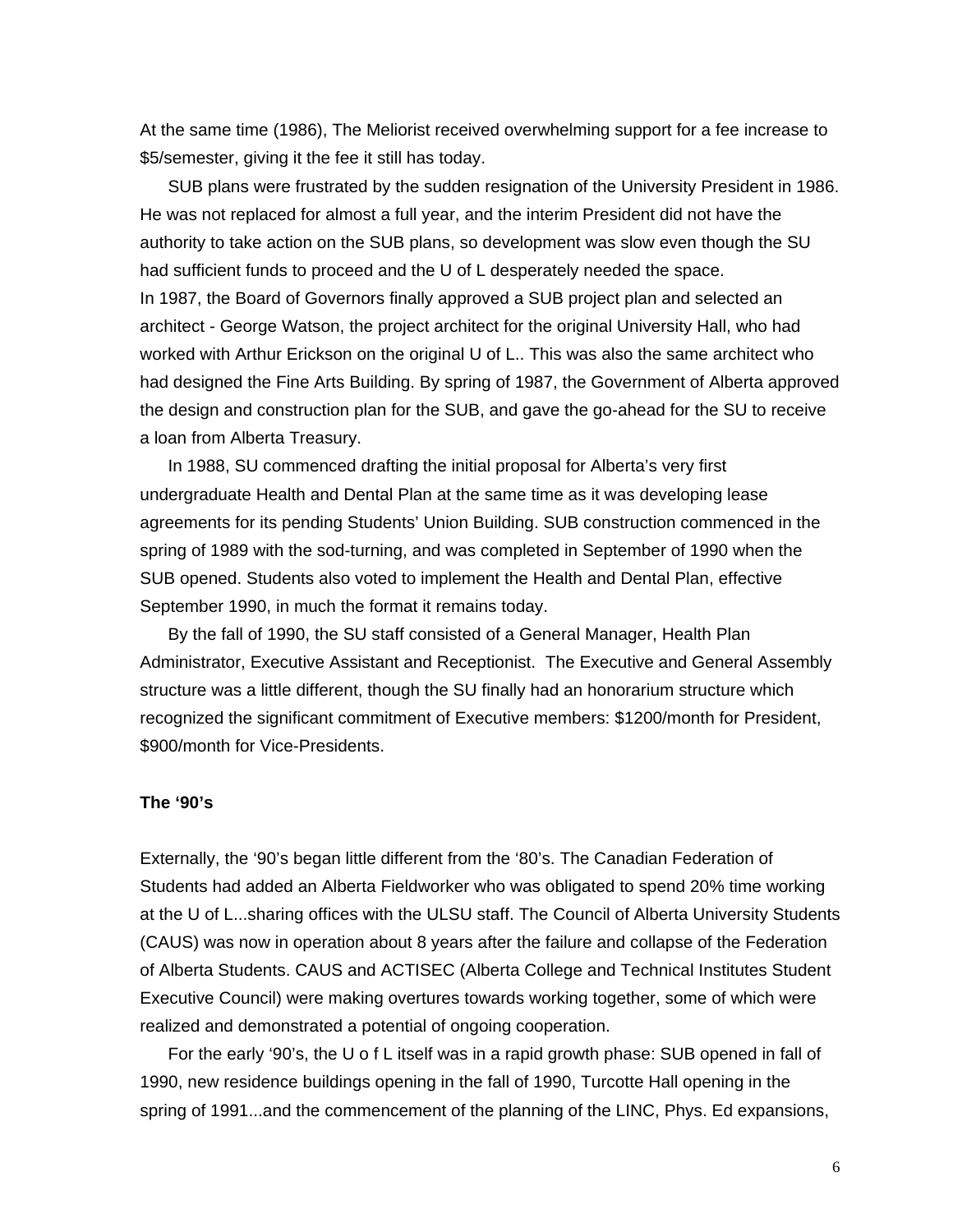more residences, and eventually Anderson Hall. U of L President Howard Tennant was extremely ambitious in expanding the U of L's academic offerings as well…through exchange agreements with dozens of colleges around Alberta, then Canada, and intense overseas recruiting. It would be fair to say that the U of L was ahead of the pack in regards to expanding transfer programs.

Thus, enrolment climbed rapidly, from 3,000 in 1990, to almost 6,000 by the year 2000. For the Students' Union, this meant a veritable "windfall" in both Operating Funds and SUB Funds. Since the SUB mortgage was calculated off a 3,000 Full-time student body, the SUB reserves expanded rapidly, which the Students' Union has used for the following: 1. bailing the Operations Budget out of bankruptcy in 1995; 2. several major renovations to the Zoo; 3. major overhauls to food court seating and addition of a dropped ceiling in the food court; 4. renovation of the north end into a student lounge space; 5. ongoing capital needs of the SUB.

The SUB mortgage was the retired in March of 2007, with a final monthly payment of \$19,300 on March 1.

The '90's represented modest growth to the SU's staff cadre, from 4 to 6 office staff. But the General Assembly shifted from "at-large" representation to "faculty" representation. The '90s began with a General Assembly of 10, and ended with a General Assembly of 18 members. The U of L added campuses in Edmonton and Calgary in the late '90s to provide for college transfer agreements, recruitment enticements and extension courses. These 2 campuses together host nearly 1,000 U of L students. For the Students' Union, meeting the needs of these campuses – in terms of ULSU services – is a challenge, especially with regards to the Health and Dental Plans.

 A proper evaluation of the decade of the '90's would not be complete without a review of the ULSU's challenges in fiscal management. In 1994, Students' Union went approximately \$250,000 "over budget" in operations, almost all of it attributable to a single year in The Zoo's operations. Auditor's assessments from that period indicate a combination of extreme discounting of food and drink, to possible overt malfeasance on the part of Zoo Management and perhaps even the General Manager. No charges were ever laid.

 Students' Union went through a number of General Managers in this decade: the current GM is the  $8<sup>th</sup>$  in 14 years. With the precipitous dismissal of a number of GMs, the Students' Union has paid out considerable "constructed dismissal" fees. The combination of Zoo losses and dismissal payouts has represented a boggling sum of money for a small corporate entity. Some of the financial shortfall has been made up from Health and Dental reserves, and some from a one-time Building Reserve bailout, in order to keep the SU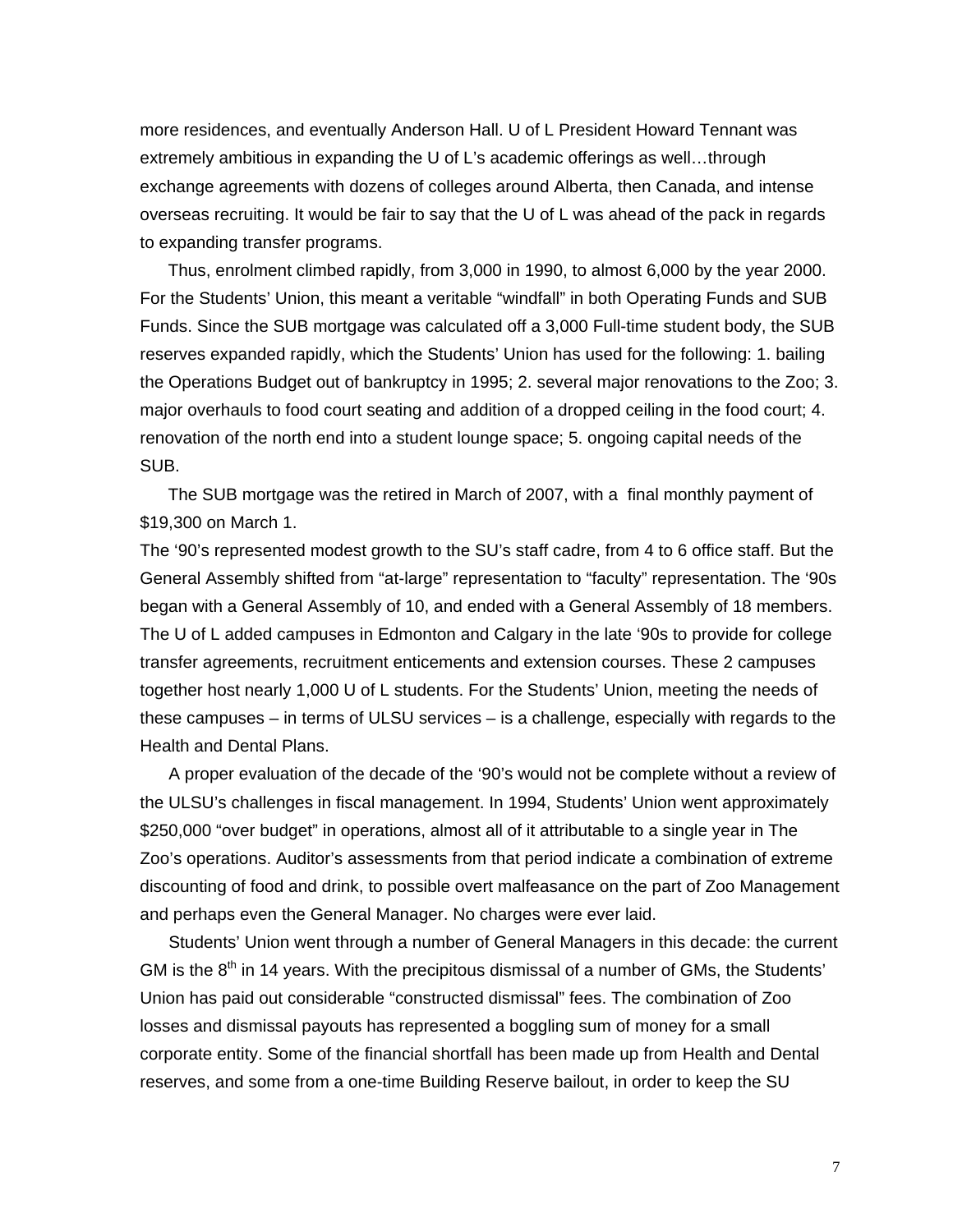solvent. The U of L was also extremely cooperative in "floating" the SU its fees in advance, throughout the '90's, to ensure that the organization could meet its commitments. One of the consequences of the SU's insolvency was the inclusion of amendments to the SUB Operating Agreement – which granted the U of L certain privileges of access and "overseeing" in exchange for taking on a greater burden of the maintenance costs. The current SUB Management Committee consists of 3 SU representatives, 3 U of L representatives, and a Chair agreeable to both parties. This arrangement appears to be working out satisfactorily.

### **21st Century**

Structurally, the Students' Union has changed little in the past 5 years – the years 1999 – 2004 consolidation of the gains made by stabilizing the organization, though the General Manager's and Zoo staff tend to cycle through quite rapidly. Much of the stability has come from the stability of the core of operational staff which provide the infrastructure: Randy Ockerman, Susan Curtis, Colleen Van Raalte, and Kathy Broadhead. It bears to name these people individually, since it is their character – and not their roles – which have provided the SU with its capacity to provide services and information to students. Their commitment to work together through the trials of extreme fiscal restraint and employment uncertainty, and to maintain excellent relations with their U of L colleagues, is singular to explain the SU's survival and return from the brink of bankruptcy.

 The 2003/2004 Council of Paul Daniels and Gorm Hansen attempted to commence the ball rolling on SUB renovations to meet the needs of the changing campus, but spent considerable energy in a "standoff" with the U of L Administration over the operations of The Zoo – particularly Thursday Nights. They also went through 2 General Managers which continued a process of operational instability, no matter what the merits of the case.

 The 2004/2005 Council were very ambitious to renew a number of ULSU programs, and in their tenure moved ahead with: Level 2 renovation planning; CKXU funding negotiation; creating a campus food-bank; significant operational changes to The Zoo; more Calgary/Edmonton campus outreach; overhaul of the ULSU Health and Dental Plan.

 Much of this activity led, logically, to the 2005/2006 Council's agenda – especially: resolution of student organization leases, construction of the level 2 lounge/gallery, Zoo renovations, CKXU office construction; implementation of new recycling; purchase of 2 new copiers. Additionally, the 2005/2006 Council proceeded with student quality initiatives which represent a significant shift towards improving the quality of a students' campus experience. One of the main outcomes of those initiatives was a formal agreement struck with the U of L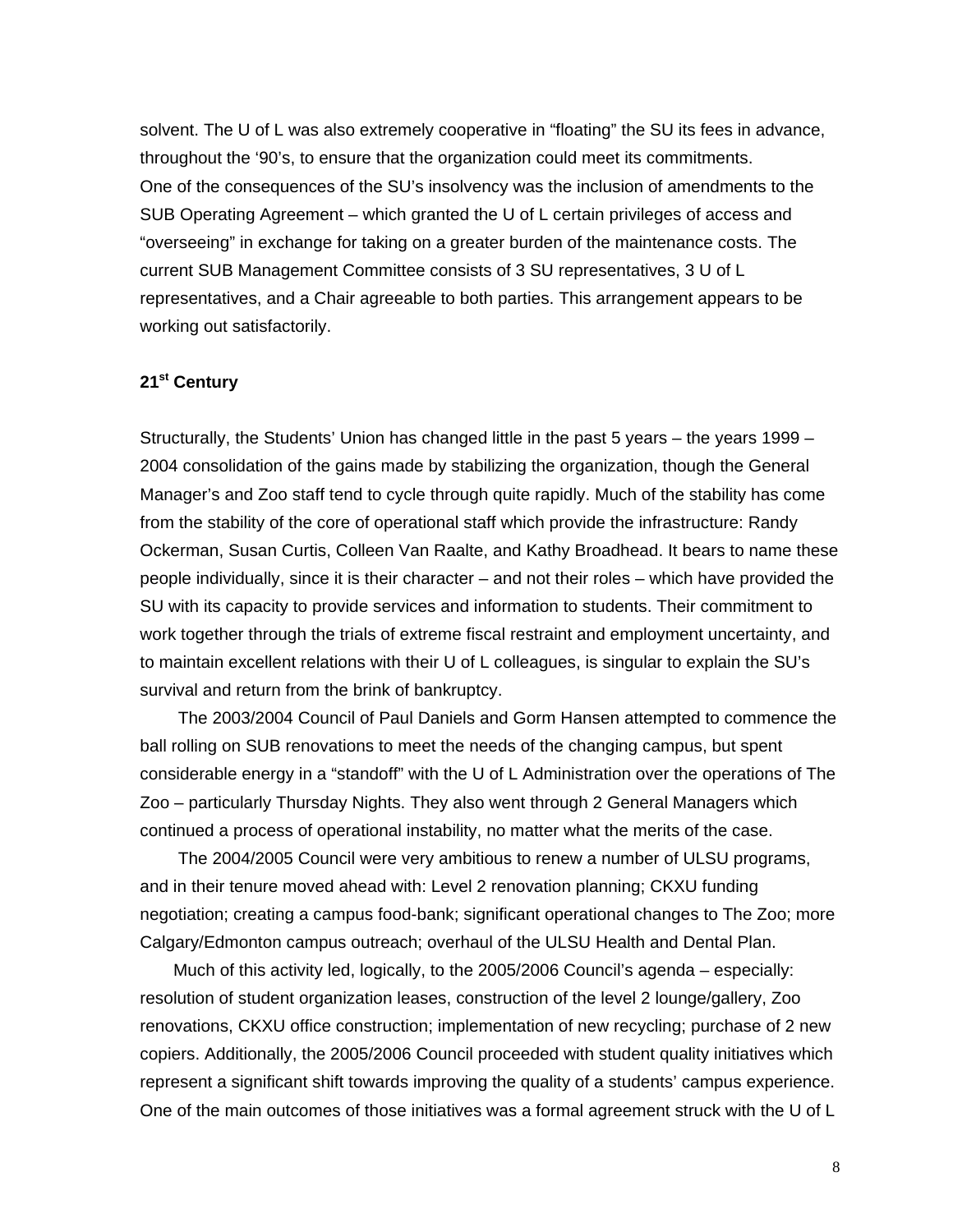to create the Quality Initiatives Proposal, funded as a percentage of tuition increases, in which grants, scholarships, research awards and needs-based assistance would be provided through Students' Union's programs and application processes.

 During the 2006/2007 Council year, the Student Council enacted the provisions of the Quality Initiatives Proposals (QIP): funding arts groups, funding the campus food bank, undergraduate research support, emergency and travel funds, and scholarships – over \$300,000 in funding. That Council also undertook a diverse range of initiatives: conducted a referendum on Lethbridge Transit's universal pass – U Pass, which was defeated but raised the profile of environment and campus parking issues; contributed significantly to furthering the development of on-campus Daycare; developed professional RFPs (request for proposals) for architects, entitled "SUB Renewal Vision" and "Tennis Court Renewal Vision"; introduced pay-per-view games in the Zoo, along with numerous new events which contributed to a "break-even" year in the Zoo for the first time in 5 years; created the Health Plan Stabilization Fund following one full year of self-insurance for the Health and Dental Plans; developed a new website; and perennially thrashed-about over participation in national and provincial lobby organizations.

### **A selected précis of Services and Representation, ULSU:** (this is not

complete…only a general overview)

Federal Representation:

- 1973 1981: National Union of Students (NUS)
- 1981 1995: Canadian Federation of Students (CFS)
- 1998 present: Canadian Assembly of Student Associations (CASA)

Provincial Representation:

- 1973 1984 Federation of Alberta Students (FAS)
- 1981 1995 CFS Alberta
- 1987 present: Council of Alberta University Students (CAUS)

Health and Dental Plan

- Spring 1990 approval referendum
- Fall 1990 implementation
- Spring 1993 withdrawal referendum
- Spring 1994 approval referendum
- Fall 1994 implementation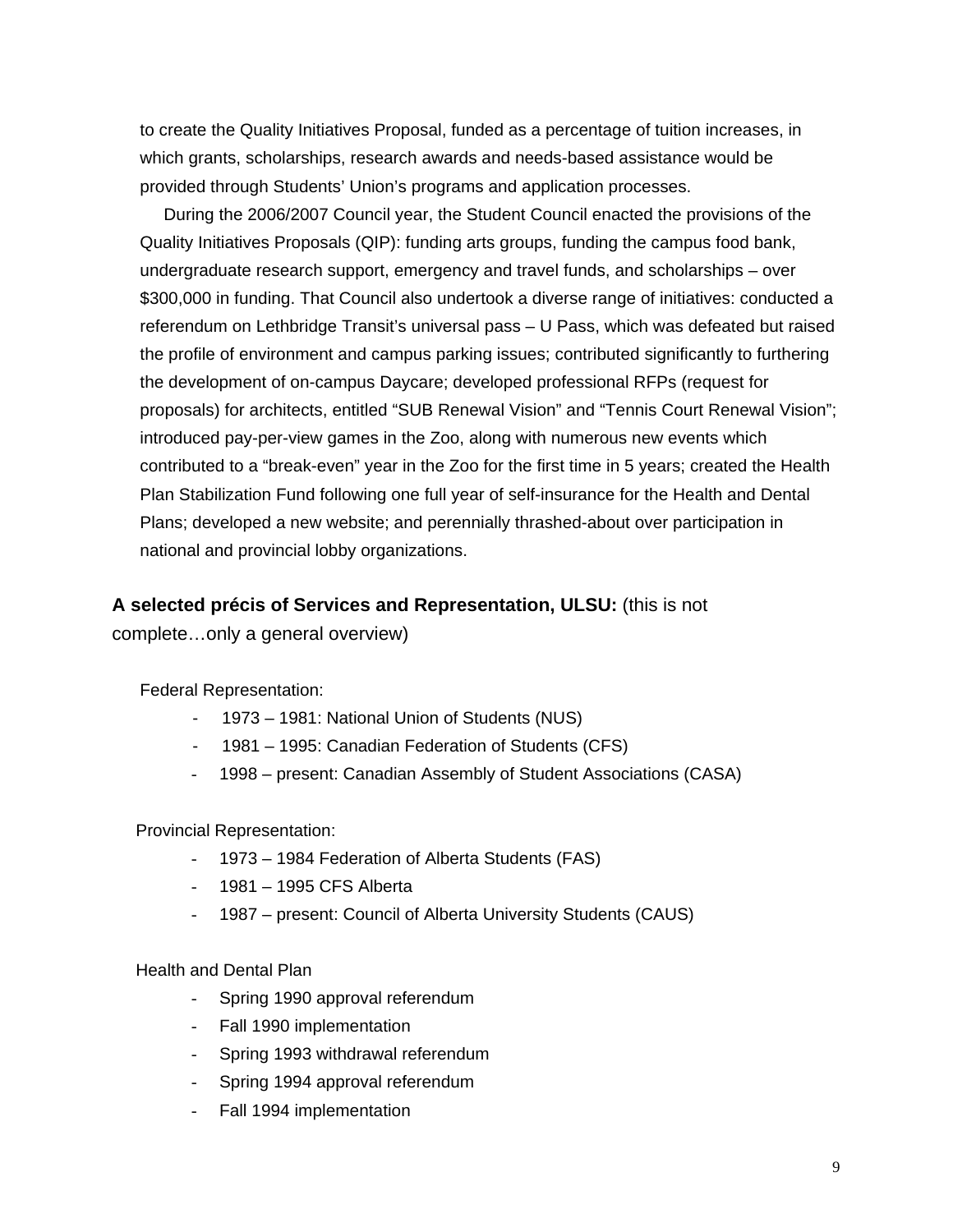- Fall 2005 Plan changes to "Re-Insure/Self-Insure" model
- Fall 2006 Created the first "Health Plan Stabilization Fund"
- Spring 2007 Signed 3-year Agreement with the Graduate Students' Association to continue hosting Grad students on the ULSU Plans

# ULSU photocopying

- 1982: SU starts offering 5 cent copy service on Level 6
- 1986: SU expands from 1 to 3 machines on Level 6
- 1990: SU operating up to 6 machines in SUB and Level 6
- 1992: SU pulls machines from Level 6
- 2005: SU purchases 2 brand-new copiers

# ULSU Food Bank

- ongoing: the ULSU has operated a number of food banks over the years, waxing and waning with the interest of the Council. This service has been problematically variable and is inconsistent.

### ULSU Exam Bank

- 1986: first commenced
- 2004: scanned and moved "on-line"

### ULSU Pub/Restaurants

- -1971: shared space in temp. building, just called "SU Pub"
- -1990: The Lighthouse opened with SUB opening in Fall
- -1992: The Zoo (rechristened from The Lighthouse)
- -1994: \$225,000+ operating loss
- -2003: U of L halts Thursday Nights
- -2004: The Zoo reopens with stricter rules from U of L
- -2004: "The Zoo" is renamed "Union Bistro" expands food menu
- -2005: The "Union Bistro" is renamed "The Zoo" expands food menu further

### Other Services:

- Student Computer Program
- E-mail stations
- SU Handbook
- ULSU grad photos